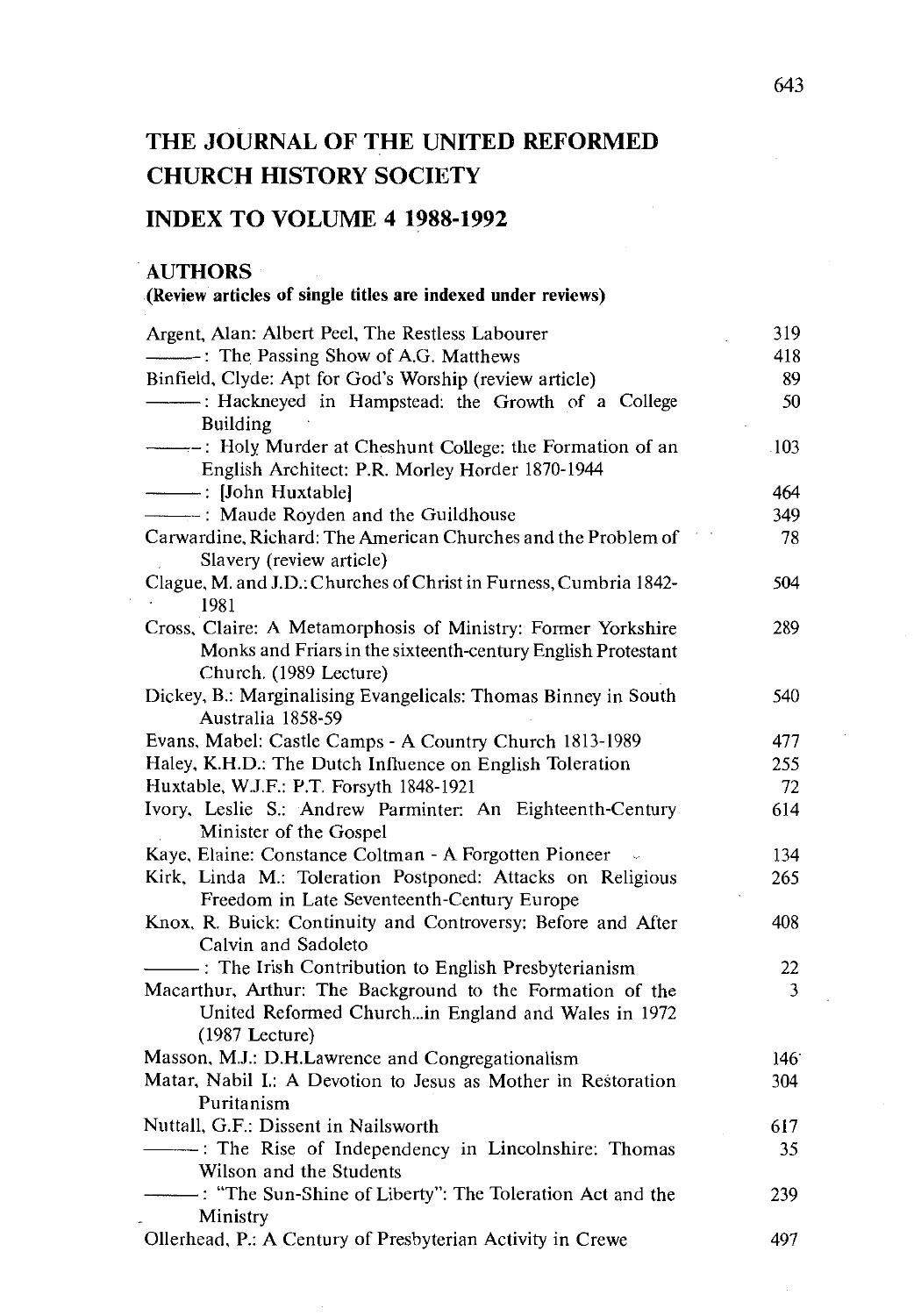| 644 |  |  |  |
|-----|--|--|--|
|     |  |  |  |

| Sell, A.P.F.: Confessing the Faith in English Congregationalism                       | 170             |
|---------------------------------------------------------------------------------------|-----------------|
| - A Little Friendly Light: the Candour of Bourn, Taylor and                           | 517             |
| Towgood                                                                               |                 |
| Part I                                                                                |                 |
| Part II                                                                               | 580             |
| - The Pembrokeshire Congregational Magazine                                           | 98              |
| - Presbyterianism in Eighteenth-Century England: The                                  | 352             |
| Doctrinal Dimension                                                                   |                 |
| Some Contemporaries                                                                   | 168,283,404,640 |
| Sellers, Ian: Zion, Hulme, Manchester: Portrait of a Church (1988)                    | 216             |
| Lecture)                                                                              |                 |
| Seton, Rosemary: Religious Archives Conference                                        | 347             |
| Taylor, John H: Charles Surman 1901-1986                                              | $\overline{2}$  |
| Travell, John: Leslie Weatherhead: Preacher and Pastor 1893-                          | 447             |
| 1976                                                                                  |                 |
| Valentine, S.R.: The Independent Years of Wesley's John Bennet                        | $-315$          |
| Wadsworth, K.W.: Philip, Lord Wharton - Revolutionary Aristocrat?<br>$(1990$ Lecture) | 465             |
| Walmsley, P.M.: The Public Face of Dissent: Stroud 1830-1852                          | 619             |
| Willmer, Haddon: Evangelicalism in Modern Britain (review<br>article)                 | 336             |
| Notes and Queries                                                                     | 288             |

### **LECTURES**

| 1987 Macarthur, A: The Background to the Formation of the        |     |
|------------------------------------------------------------------|-----|
| U.R.C                                                            |     |
| 1988 Sellers, Ian: Zion, Hulme, Manchester: Portrait of a Church | 216 |
| 1989 Cross, Claire: A Metamorphosis of Ministry                  | 289 |
| 1990 Wadsworth, K.W.: Philip, Lord Wharton - Revolutionary       | 465 |
| Aristocrat?                                                      |     |

#### **OBITUARY**

| [Huxtable, John] | 464 |
|------------------|-----|
| Surman, Charles  |     |

#### **REVIEWS**

| Aston, J. & Spackman, I.: Not Bricks Alone. A Century of Worship | 342 |
|------------------------------------------------------------------|-----|
| and Service [Union Church, Crouch End] (1989)                    |     |
| Bailey, M.: Young Vincent. The Story of Van Gogh's Years in      | 460 |
| England. (1990)                                                  |     |
| Baker, A.T.J.: Pilgrimage: [Pilgrim URC, Plymouth] (1986)        | 638 |
| Bebbington, D.W. (ed.): The Baptists in Scotland: A History.     | 394 |
| (1988)                                                           |     |
| Binfield, J.C.G.: "All Muswell Hill and Little Betty Martin: the | 513 |
| establishing of a Congregational Church 1890-1929". (1990)       |     |

 $\cdot$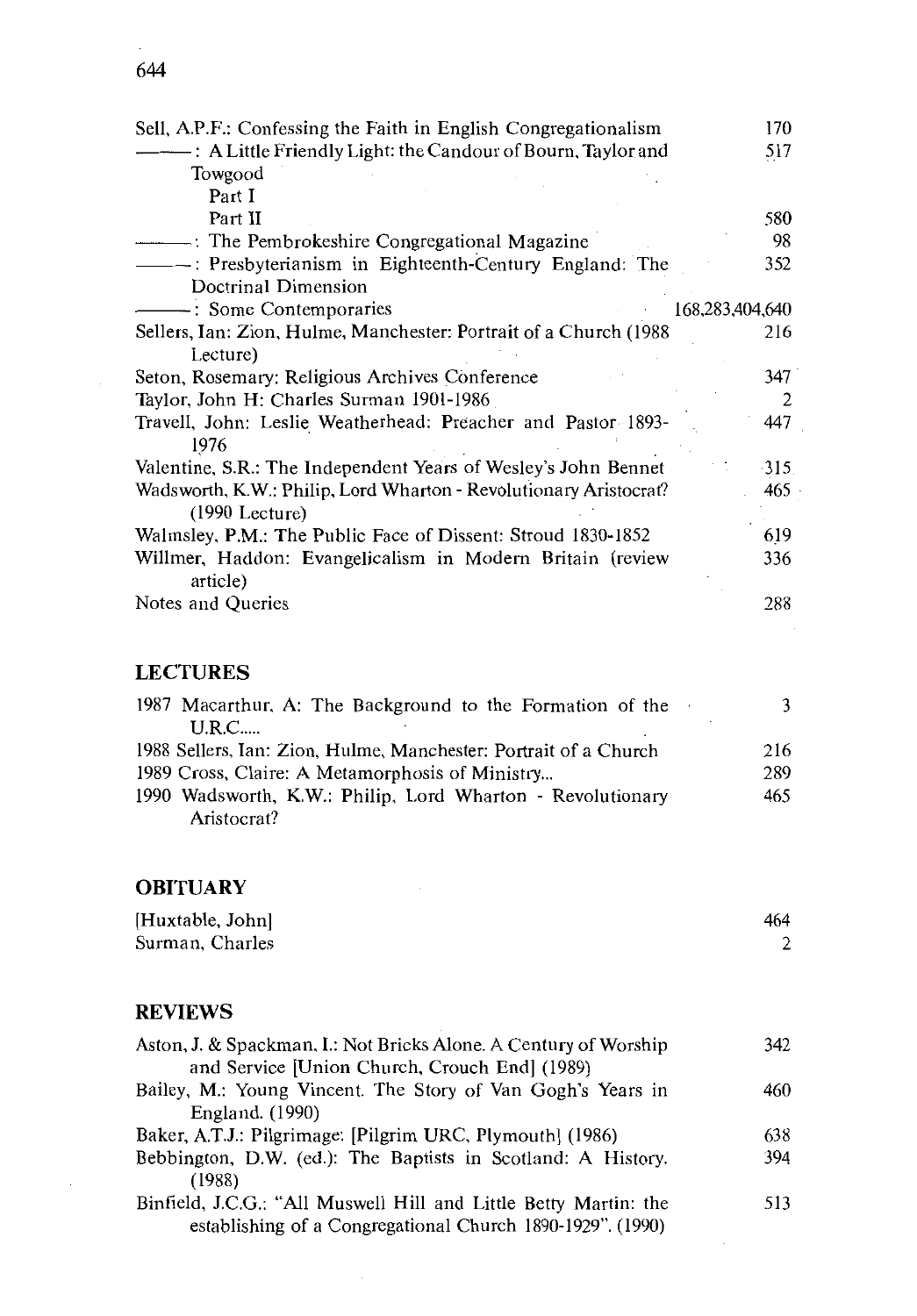| Brand, M.: Here am I in the Midst [Fareham URC]                                                    | 577 |
|----------------------------------------------------------------------------------------------------|-----|
| Breed, G.R.: The Baptist Evangelical Society - an early Victorian                                  | 638 |
| Episode. (1988)                                                                                    |     |
| Brethren Encyclopaedia, The (1983-4)                                                               | 161 |
| Bridges, B.J.: Ministers, Licentiates and Catechists of the Presby-                                | 570 |
| terian Churches in New South Wales 1823-1865.                                                      |     |
| Brown, Ivan: Fifty Years of Continuing Worship [Banstead URC]                                      | 638 |
| (1990)                                                                                             |     |
| Brown, K.D.: A Social History of the Nonconformist Ministry in                                     | 392 |
| England and Wales 1800-1930. (1988)                                                                |     |
| Buckroyd, Julia: The Life of James Sharp, Archbishop of St                                         | 158 |
| Andrews 1618-1679. A Political Biography. (1987)                                                   |     |
| Clifford, A.C.: Atonement and Justification: English Evangelical                                   | 567 |
| Theology 1640-1790: An Evaluation. (1990)                                                          |     |
| Dupuis, R.A.G. & Rosell, G.M.: The Memoirs of Charles G. Finney.                                   | 396 |
| The Complete Restored Text. (1989)                                                                 |     |
| Dwyer, John: Virtuous Discourse: Sensibility and Community in                                      | 166 |
| late Eighteenth-Century Scotland. (1987)                                                           |     |
| Earl, G.T.: The Church at the Corner: The story of Ashford                                         | 575 |
| Congregational Church in Middlesex 1890-1990. (1990)                                               |     |
| Ede, Mary: The Chapel in Argyle Street, Bath 1789-1989. (1989)                                     | 512 |
| Evans, K.: Caring and Sharing: A History of Tonge Moor URC,                                        | 576 |
| Bolton 1891-1991.                                                                                  |     |
| Evans, Vivienne: John Bunyan, His Life and Times. (1988)                                           | 231 |
| Fletcher, Sheila: Maude Royden: A Life. (1989)                                                     | 402 |
| Furgol, E.M.: A Regimental History of the Covenanting Armies                                       | 510 |
| 1639-1651. (1990)                                                                                  |     |
| Gray, E.M.: Fun in the Bush. (1989)                                                                | 639 |
| Gunton, Colin: The Transcendent Lord: The Spirit and the Church                                    | 279 |
| in Calvinist and Cappadocian. (1988)                                                               |     |
| Hague, G. & J.: The Unitarian Heritage. (1986)                                                     | 87  |
| Hall, B.: Humanists and Protestants 1500-1900. (1990)                                              | 632 |
| Hastings, Adrian: A History of English Christianity 1920-1985.                                     | 95  |
| (1986)                                                                                             |     |
| Holmes, R.F.G. & Knox, R. Buick: The General Assembly of the                                       | 511 |
| Presbyterian Church in Ireland 1840-1990 (1990)                                                    |     |
| Jeffrey, D.J.: A Burning and a Shining Light. English Spirituality in<br>the Age of Wesley. (1987) | 165 |
| Jeremy, D.L. (ed.): Business and Religion in Britain. (1988)                                       | 234 |
| Johnson, Dale A. (ed.): Women in English Religion 1700-1925.                                       | 160 |
| (1983)                                                                                             |     |
| Johnson, Mark D.: The Dissolution of Dissent 1850-1918. (1987)                                     | 457 |
| Jupp, P.C.: From Dust to Ashes: The Replacement of Burial by                                       | 570 |
| Cremation in England 1840-1967. (1990)                                                             |     |
| Keeble, N.H.: The Literary Culture of Nonconformity in Later                                       | 159 |
| Seventeenth-Century England. (1987)                                                                |     |
| Kirk, James: Patterns of Reform, Continuity and Change in the                                      | 456 |
| Reformation Kirk. (1990)                                                                           |     |
| Knox, R. Buick & Holmes, R.F.G.: The General Assembly of the                                       | 511 |
| Presbyterian Church in Ireland 1840-1990 (1990)                                                    |     |
|                                                                                                    |     |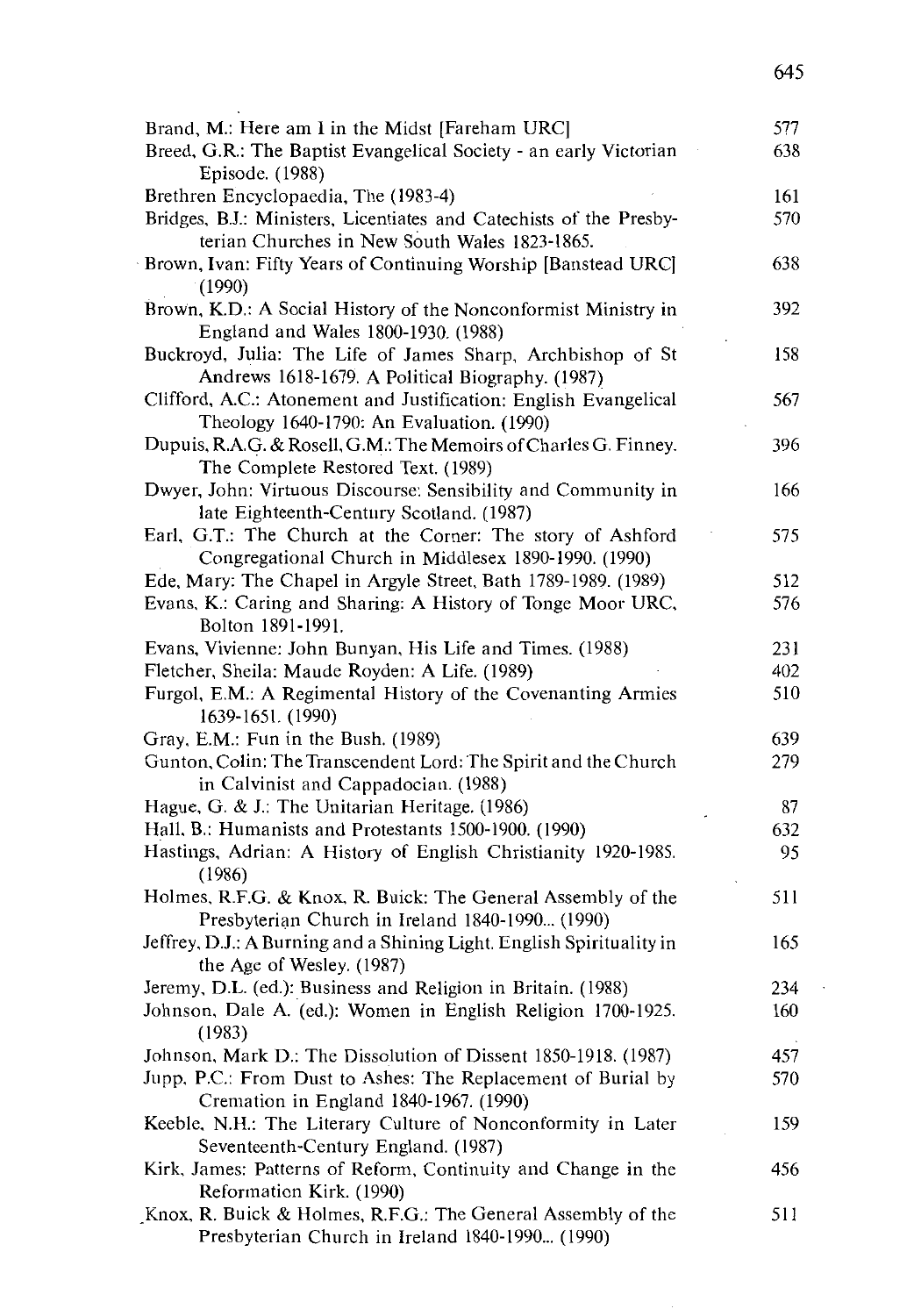#### 646

| Lake, N.: Yarm Road Memorial URC, Stockton-on-Tees 1877-1900.<br>(1990)                                                                                        | 577        |
|----------------------------------------------------------------------------------------------------------------------------------------------------------------|------------|
| Laurence, A.: Parliamentary Army Chaplains 1642-1651. (1990)<br>Lawson, John: A Thousand Tongues. The Wesley Hymns as a<br>Guide to Spiritual Teaching. (1987) | 633<br>165 |
| Lee, Ross: Law and Local Society in the Time of Charles I:<br>Bedfordshire and the Civil War. (1986)                                                           | 386        |
| Lovegrove, D.W.: Established Church, Sectarian People: Itinerancy<br>and the transformation of English Dissent. 1780-1830.<br>(1988)                           | 280        |
| MacCarthy, Fiona: Eric Gill (1989)                                                                                                                             | 400        |
| Machin, G.I.T.: Politics and the Churches in Great Britain 1869-<br>1921. (1987)                                                                               | 399        |
| Macinnes, A.: Charles I and the making of the covenanting<br>movement 1625-1641. (1991)                                                                        | 565        |
| Mason, Julian D.Jr. The Poems of Phillis Wheatley. (1989)                                                                                                      | $-396$     |
| Munson, James: The Nonconformists: In search of a Lost Culture<br>(1991)                                                                                       | 571        |
| Nuttall, G.F. & van den Berg, J.: Philip Doddridge and the<br>Netherlands. (1987)                                                                              | 93         |
| Orme, N.: Unity and Variety. A History of the Church in Devon and<br>Cornwall (1991)                                                                           | 636        |
| Papers of British Churchmen 1780-1940. (1987)                                                                                                                  | 233        |
| Rack, Henry D.: Reasonable Enthusiast: John Wesley and the rise<br>of Methodism. (1989)                                                                        | 388        |
| Rosell, G.M. & Dupuis, R.A.G.: The Memoirs of Charles G.<br>Finney: The Complete Restored Text. (1989)                                                         | 396        |
| Sell, A.P.F.: Defending and Declaring the Faith. Some Scottish<br>Examples 1860-1920. (1987)                                                                   | 281        |
| -: Saints: Visible, Orderly and Catholic: The Congregational<br>Idea of the Church. (1986)                                                                     | 91         |
| Sellers, Ian (ed.): Our Heritage: The Baptists of Yorkshire,<br>Lancashire and Cheshire 1647-1987 (1987)                                                       | 231        |
| Skinner, M.: Gathered Together: A History of Harpenden URC.<br>(1990)                                                                                          | 461        |
| Smith, Barbara (ed.): Truth, Liberty, Religion. Essays celebrating<br>Two Hundred Years of Manchester College. (1986)                                          | 339        |
| Smyllie, W.: Roll of Honour: The Fallen and Their Families: St<br>Andrew's URC, Sheffield. (1991)                                                              | 576        |
| Spackman, I. & Aston, J.: Not Bricks Alone[Union Church,<br>Crouch End] (1989)                                                                                 | 342        |
| Thompson, D.M. (ed.): Stating the Gospel: Formulations and<br>Declarations of Faith from the Heritage of the United<br>Reformed Church. (1990)                 | 508        |
| Thompson, T.(ed.): Dear Girl: the diaries and letters of two working<br>women (1897-1917). (1987)                                                              | 343        |
| Tourn, G. et al: You are My Witnesses. The Waldensians Across 800<br>Years (1989)                                                                              | 455        |
| Tuttle, George M.: So rich a soil - John McLeod Campbell on<br>Christian atonement (1986)                                                                      | 341        |

 $\ddot{\phantom{0}}$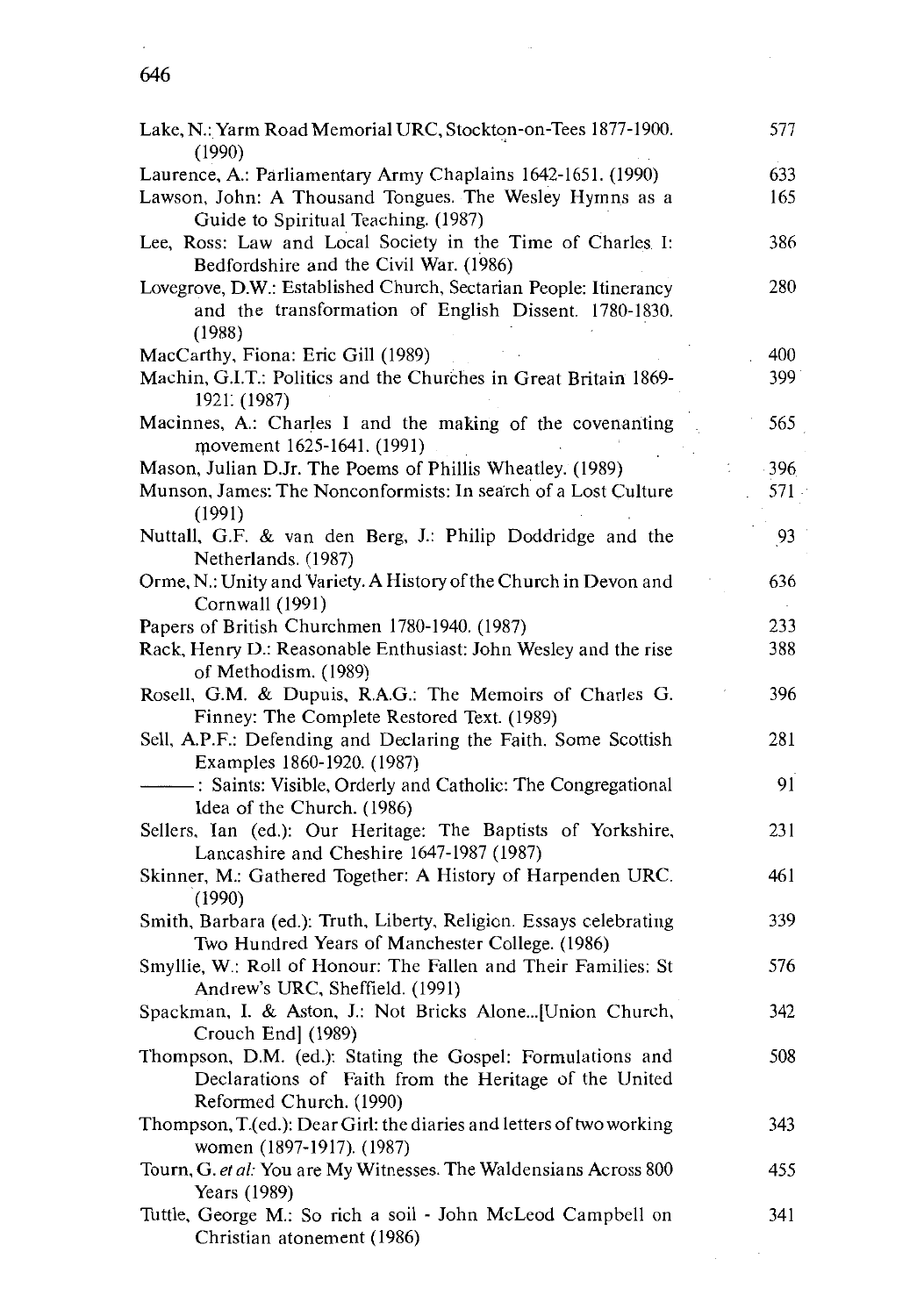| Tyacke, N.: The Fortunes of English Puritanism 1603-1640.<br>(1990)                                                                                 | 575  |
|-----------------------------------------------------------------------------------------------------------------------------------------------------|------|
| van den Berg, J.: The Idea of Tolerance and the Act of Toleration.<br>(1989)                                                                        | 387  |
| (1987)                                                                                                                                              | 93   |
| von Rohr, J.: The Covenant of Grace in Puritan Thought.                                                                                             | 92   |
| Wainwright, Geoffrey (ed.): Keeping the Faith. Essays to Mark the<br>Centenary of Lux Mundi. (1988)                                                 | 397. |
| Wallace, Ian H.: A History of King Street Mission, Eccles and The<br>Closing Years of Cavendish Street Congregational Church,<br>Manchester. (1990) | 461  |
| - A History of the Manchester and Salford Shaftesbury<br>Society (1987)                                                                             | 94   |
| - Trinity Congregational Church, Swinton.                                                                                                           | 282  |
| Ward, R.S.: The Bush Still Burns: The Presbyterian and Reformed<br>Faith in Australia 1788-1988. (nd.)                                              | 568  |
| Welch, Edwin (ed.): Cheshunt College: The Early Years. (1990)                                                                                       | 634  |

# **SUBJECTS**

| [Architecture]: Apt for God's Worship (review article) by Clyde<br>Binfield                      | 89  |
|--------------------------------------------------------------------------------------------------|-----|
| Archives Conference, Religious, by Rosemary Seton                                                | 347 |
| Australia, South, Thomas Binney in, 1858-59 by B. Dickey                                         | 540 |
| Bennet, John, The Independent Years of, by S.R. Valentine                                        | 315 |
| Binney, Thomas, in South Australia 1858-59 by B. Dickey                                          | 540 |
| Bourn, Samuel: Bourn, Taylor and Towgood, the Candour ofby                                       | 517 |
| A.P.F. Sell Part I                                                                               |     |
| Part II                                                                                          | 580 |
| Calvin and Sadoleto, Before and Afterby R. Buick Knox                                            | 408 |
| Castle Camps [Cambs] - A Country Church 1813-1989 by M.                                          | 477 |
| Evans                                                                                            |     |
| Chaloner, W.H. (Notes & Queries)                                                                 | 288 |
| Churches of Christ in Furness, Cumbria 1842-1981 by M. & J. D.                                   | 504 |
| Clague                                                                                           |     |
| Coltman, Constance - A Forgotten Pioneer, by Elaine Kaye                                         | 134 |
| Congregationalism, English, Confessing the Faith in, by A.P.F.<br>Sell                           | 170 |
| Crewe, A Century of Presbyterian Activity in, by P. Ollerhead                                    | 497 |
| Dutch Influence on English Toleration, The, by K.H.D. Haley                                      | 255 |
| Evangelicalism in Modern Britain (review article), by Haddon<br>Willmer                          | 336 |
| Forsyth, P.T., 1848-1921, by W.J.F. Huxtable                                                     | 72  |
| Furness, Cumbria, Churches of Christ in, 1842-1981 by M. & J.D.<br>Clague                        | 504 |
| [Hackney College]: Hackneyed in Hampstead;the Growth of a<br>College Building, by Clyde Binfield | 50  |